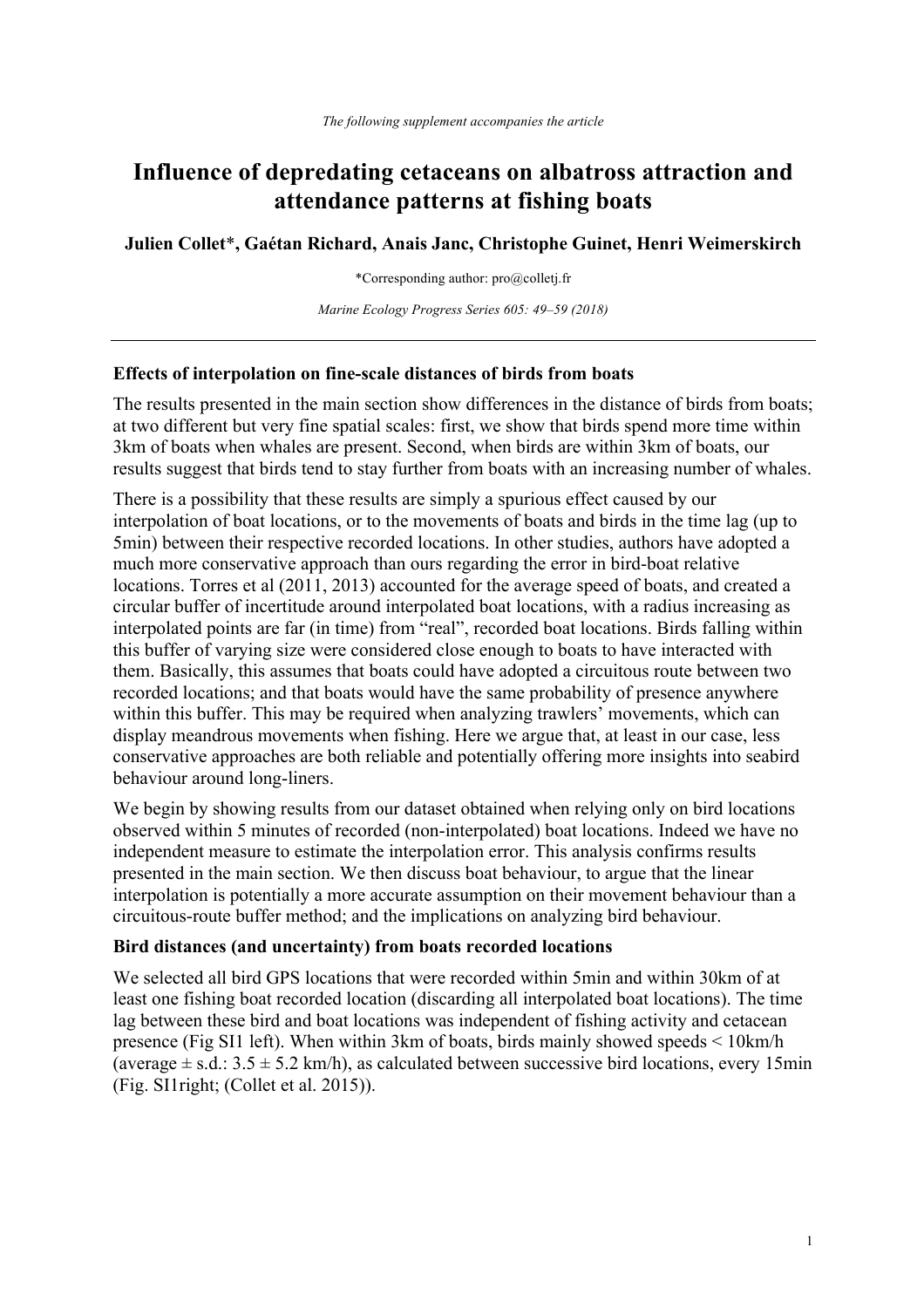

**Figure SI1: Data structure for bird GPS locations recorded within 5min and within 30km of a recorded boat location. The time lag between bird and boat recorded locations did not depend on boat activity or presence of cetaceans (left). The category "not hauling" encompasses VMS locations during transit and during setting operations. The 3km threshold used in the main section (dashed vertical line) is a « natural » threshold marking clear changes in patterns of bird speeds (right). Below 3km of a boat bird speed is very low, usually below 10km/h (horizontal solid line).**

Given the observed bird speeds and time lags between bird and boat locations, the incertitude in the actual location of birds at the exact time when boats location were recorded is on average of  $132 \pm 235$ m (median: 54m, 95% quantile: 522m, max 2450m).

We think this is accurate enough to rely on a 3km threshold to categorize attendance behaviour. Specifically, there is no reason to believe that this could significantly affect our conclusions regarding attraction probabilities or the proportion of time spent within 3km during an encounter, given the duration of encounters containing attendance behaviour (main section). However this uncertainty in bird-vessel distance is quantitatively similar to the observed magnitude of the effect of the number of whales on attendance distance (main section, Fig.3B). This warrants some care in interpreting the absolute distance values within 3km of boats. However, we see no reasons to believe that errors or biases in the bird-boat distance estimates should differ according to the presence/absence of cetaceans. Therefore the relative difference, more than the absolute values, should still be meaningful to interpret.

#### **Bird behaviour when only accounting for non-interpolated boat locations**

Next, we examined the distributions of distances from boats, for bird GPS locations falling within 5 min of a "real" recorded boat location (Fig. SI2). These distributions of distances from boats were obtained from 86 different bird tracks in the case of hauling events with depredators (SI2 top), and 88 different bird tracks in the case of hauling events without depredators (SI2 middle). Bird locations within 3km of a recorded boat hauling location occurred in 66 different tracks when depredators were present (n=336 bird locations) and 56 different tracks when no depredators were present (n=317 bird locations). The probability for locations to be within 3km of a boat was higher when whales were present than when whales were absent during hauling  $(0.58 \pm 0.13, z=4.552, p<0.001, binomial$  glmm accounting for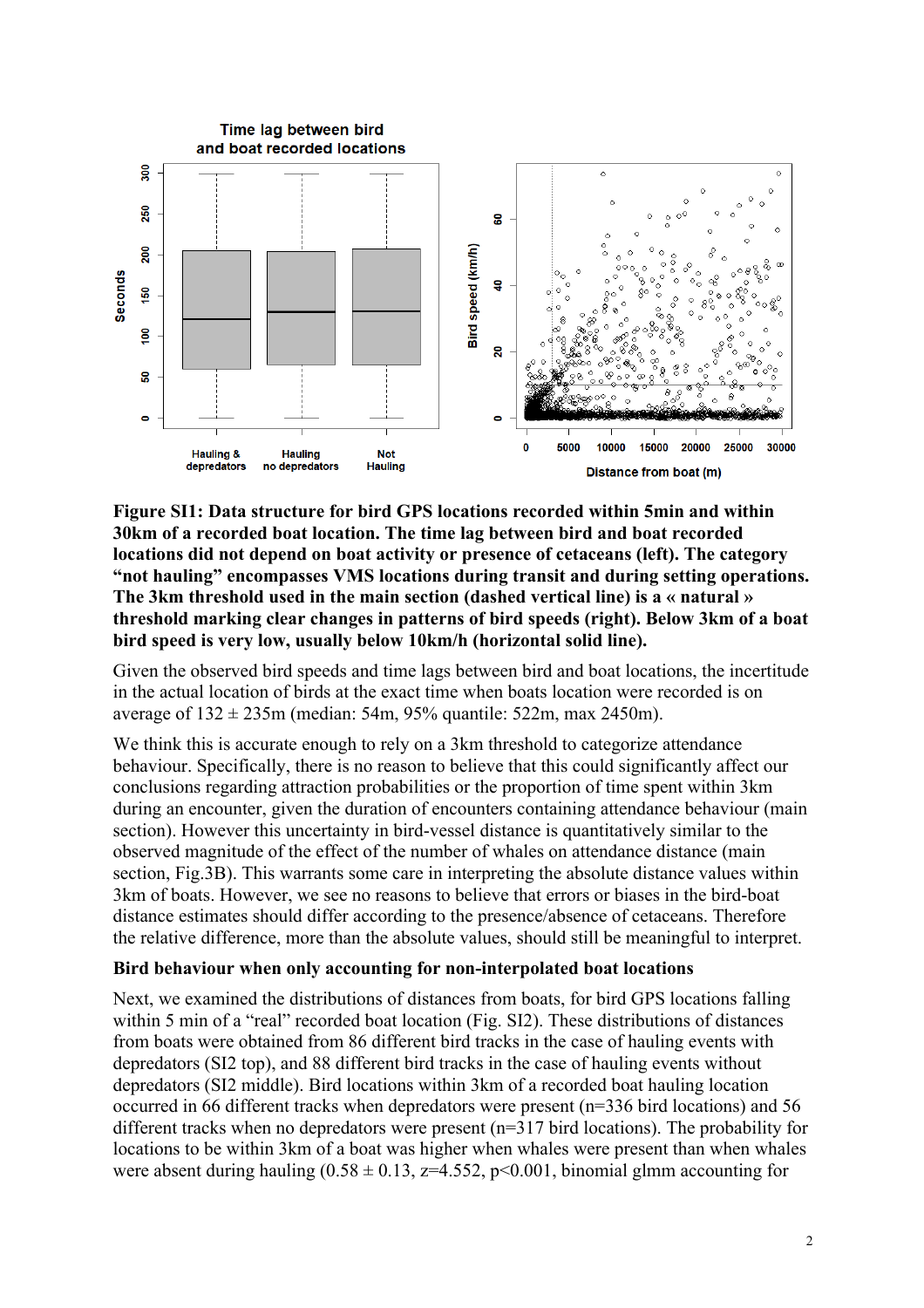foraging trip identity). This is in line with results in the main section showing a higher proportion of "encounters" within 3km of boats; and we interpret this as birds more actively remaining within the 3km "attendance zone" when depredators are present. As a comparison, we also note that birds were less often close to boats where boats were not hauling lines (SI2 bottom).



**Hauling & depredators** 

**Figure SI2: Distribution of distances between bird GPS locations and vessels' GPS (noninterpolated) locations, when vessels were in hauling operation with killer and/or sperm whales present (top), when vessels were in hauling operation without any depredator present (middle), or when vessels were either transiting or in setting operations (bottom). The percentage of distances <3km is indicated for each situation.**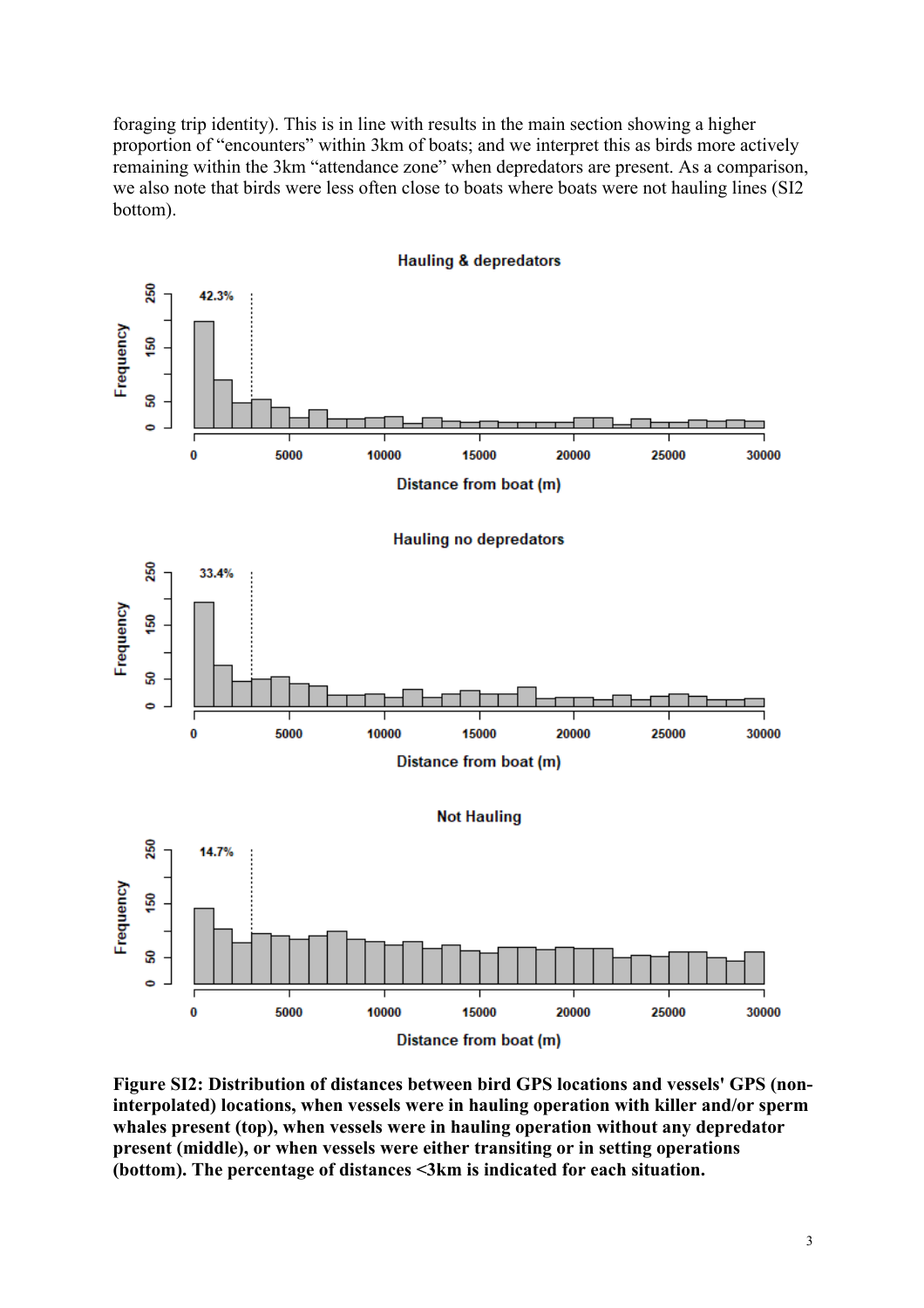This is consistent with our interpretation that the primary factor attracting birds is hauling activity and not depredator's presence (see also Fig.SI3), but that the presence of depredators makes bird attend longer (or more actively). Note that contrary to analyses presented in the main section, results here do not account for the potential autocorrelation in bird behaviour within the same "encounter event", nor in the timing of bird and depredator's arrival at boats. In the main section, we considered these effects by looking at statistics for each encounter event rather than for each bird locations.



Proportion of flight direction towards vessels  $(<10^{\circ})$ 

Distance from vessel (m)

**Figure SI3: Probability of bird flight direction towards boats (<10°), function of distance from boat (m, by bins of 2km), and presence (left) or absence (right) of depredators. Red line materializes random expectations on flight direction (10/180). For sample size reasons, vessels 'interpolated locations were included to make these figures. These graphical results further suggest that depredators did not affect larger-scale detection distances.**

### **Discussion on interpolation accuracy**

We do not have external data to estimate the error in interpolated boat locations. However we believe the simple analyses presented above confirm the reliability of our conclusions.

The circular buffer method employed in (Torres et al. 2011, 2013) results in pooling bird locations and behaviour from various distances from boats, from 0-10km. Yet we clearly